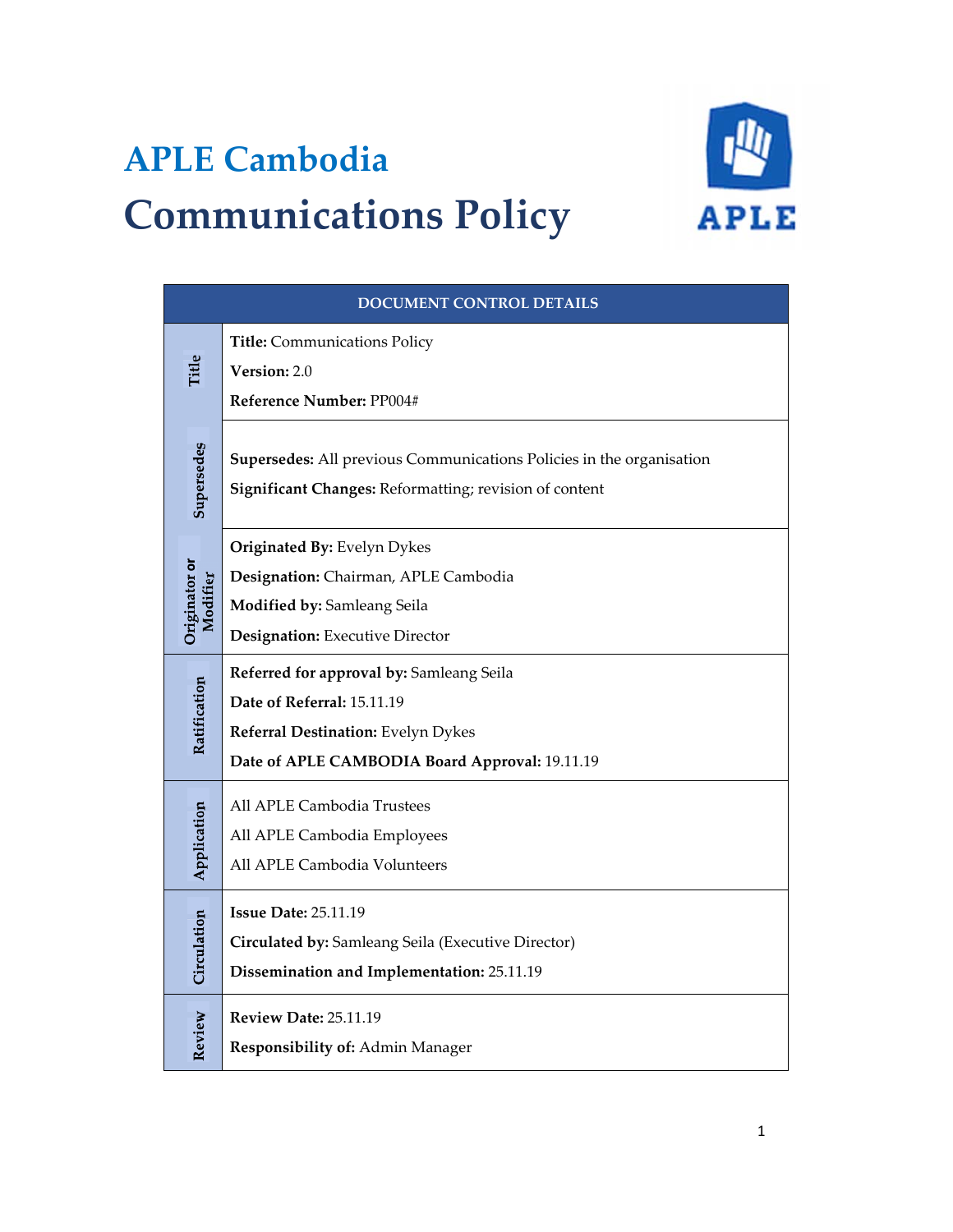# **PP004# Communications Policy**

## **Aim**

This policy is designed to ensure information is available and understood across the whole context of the organisation and its activities, and to establish and maintain open, clear and effective channels of internal and external communications.

The policy includes guidance on verbal, written, printed and electronic communications.

### **Guiding Principles**

The guiding principles of this Policy are:

- To communicate effectively with staff about the organisation's vision, mission, goals, activities, policies, procedure and other ongoing issues
- To ensure staff fulfill their responsibility for providing information and maintaining effective communication practices; and
- To provide easy access to essential, useful and engaging information for staff and effective methods of communication during a serious and specific incident.
- To communicate effectively with clients, external parties and other stakeholders; and
- To promote the image and quality of services of the organisation.

#### **Professionalism in communication**

APLE staff are required to be respectful, polite and professional to one another and to others at all times when communicating, regardless of the means of communication used or the purpose of the communication.

## **Definitions**

#### *Internal communication*

This form of communication happens all the way up from staff to management and Board of Directors and vice versa within APLE.

#### *External communication*

This communication is between APLE staff and clients, partners, donors, media, government and other parties outside the organisation.

#### *Verbal communication*

This is a non-written communication form that can be carried out via:

- Handovers (internal)
- Telephone calls (internal and external)
- Meetings (internal and external)
- Skype, voice calls, video calls, etc.

#### *Written communication*

This is any form of communication in writing and may include the following:

- Email, letters and faxes (internal and external)
- Forms, reports and memos (internal and external)
- Minutes and agendas for meetings (internal)
- Technical, operational and procedural manuals (internal)
- Information boards, booklets, fliers, newsletters (internal and external)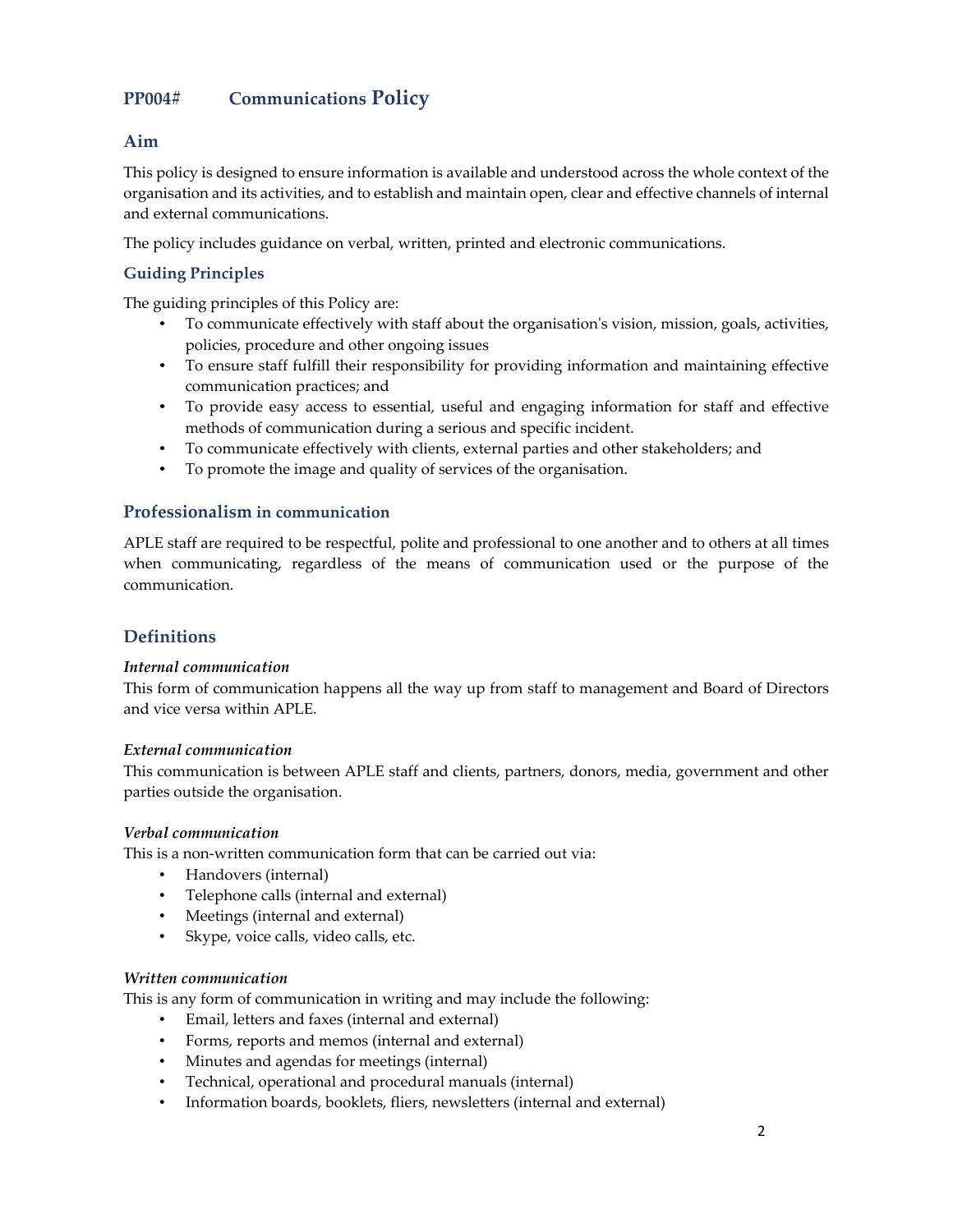- Messages, comments or "likes" on social media or internet blogs
- Text messages or instant messages 9including photographs) on mobile phones or other electronic devices

## **Categories of information and handling authorities**

Different pieces of information require different channels and authorities of communication and will be the responsibility of different staff to respond or disseminate. Below are the main categories of information and dissemination authorities within APLE:

- 1. Management and strategic direction:
- 2. Day-to-day operational work related information
- 3. Financial and administrative information
- 4. Project/Program development and management
- 5. Internal Notices

#### **1. Management and Strategic Direction**

This category includes all information from the Board, senior management (Executive Director, Program Director, Finance/Admin Manager, Criminal Justice Development Leader, Community Engagement Team Leader, Court Support Team Leader and Communications Officer) and executive committees (Executive Director, Program Director, Finance/Admin Manager, and Communications Officer) of APLE regarding the overall management of the organisation and its strategic direction. This may include updates on regular activities of the Board's and executive committee, their decisions, minutes or any other information that needs to be communicated to staff in a timely and appropriate manner by Executive Director or another designated executive committee staff.

For external communication, only the Board Chairman and Executive Director are allowed to share or disseminate such information within their area of responsibility and functions. Other staff or Communications Officer may be assigned to communicate this information on behalf of the Board or Executive Director or as a spokesperson.

## **2. Day-to-day operational work related information**

This means the information of all the field operations (Criminal Justice Development, Community Engagement, Court Support, and Advocacy & Research) that staff members require to carry out their day-to-day work. Staff may freely communicate or share such information as part of their daily operations with caution. However, sharing of information across all the departments must be treated at manager-to-manager level.

For external communication, Program Director is authorised to disseminate information at high level or to national authorities. Department Team Leaders/ Managers can share or disseminate information at client, partner and under-provincial levels.

## **3. Financial and administrative information**

This category includes any information of finance and administration such as financial statement, budget, salaries, audit report, tax, cash flow, bank accounts, staff appointments, meetings, memos, recruitment, leaves, warnings, etc. that the Finance and Admin Department may disseminate or share internally. It is the responsibility of the Finance and Admin manager to disseminate internally and externally in consideration of the confidentiality rules.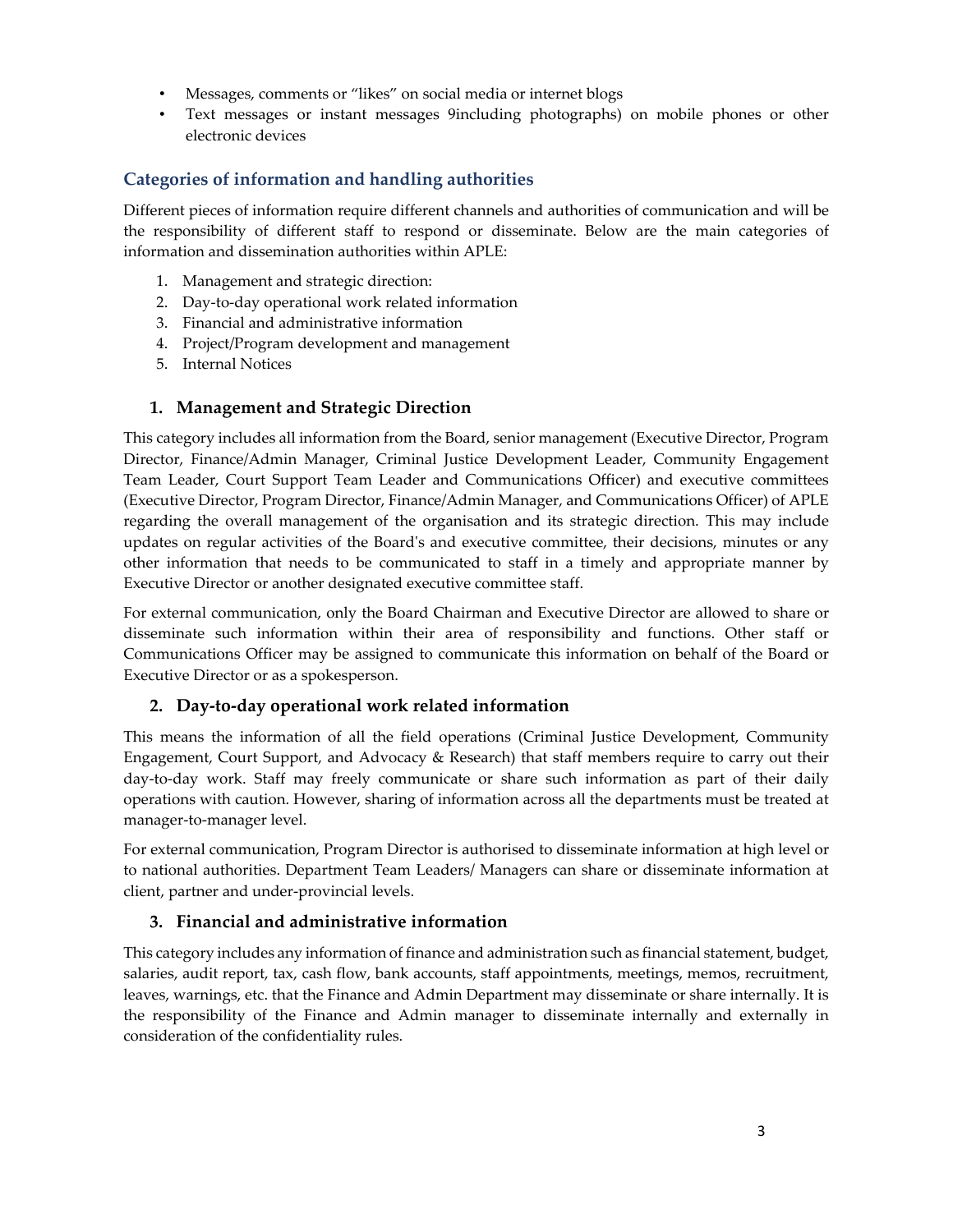## **4. Project/Program development and management**

This category includes all information about the projects and programs or intervention structures, strategies, activities, logical framework (goals, outcomes, outputs, indicators), M&E, reports and any justifications. It is the responsibility of the Project Manager to manage and disseminate such information. All other staff who are required to disseminate this information should be fully informed by the Program Director and know how to effectively convey the information.

Any inquiries about the above-mentioned information should be referred to the Program Director. For external communication, the Program Director must consult with or seek approval from the Executive Director before disseminating information about any program framework, proposals and strategic plan.

## **5. Internal notices**

This includes information that staff will benefit from and it can be generated by any channel within the organisation. Such information may include press releases, news items, press summary, external relevant information, upcoming public or organisational events. It is the responsibility of the Communications Officer and Administrator to disseminate to all the staff in accordance with this policy and other internal regulations.

## **Methods of communication**

There are several types of communication channels available to staff when communicating information of the above-mentioned categories. APLE policy on communication methods is outlined below.

#### **Face-to-face communication**

Communicating in person or face-to-face with colleagues is considered to be the most beneficial method of ensuring information and knowledge are shared.

APLE staff are encouraged to conduct face-to-face communication whenever possible.

In some circumstances, senior management will require information to be disseminated via the managers/leaders as quickly as possible and, as far as possible, via face-to-face meetings where understanding of the information can be assured and feedback can be gathered and discussed. It is vital that all the staff receive this information within a given timescale and that all the staff understand the intent and the outcomes of the information and are given an opportunity to discuss, comment and provide feedback.

In all other circumstances as part of the working relationship, APLE staff are encouraged as often as possible to meet with colleagues or use the telephone, Skype, video conferencing facility to discuss issues verbally, rather than relying on text message, email or printed material. Whilst it is important to manage the amount of time spent in meetings, well-managed meetings or discussions are an effective and efficient way of sharing knowledge, solving problems and ensuring common understanding and appreciation of issues.

## **Information boards**

There are information boards in the office displaying information for staff. Administrator has the responsibility for the content and maintenance of information boards in the office and should ensure that information is advertised in a timely manner and, importantly, is removed when out of date.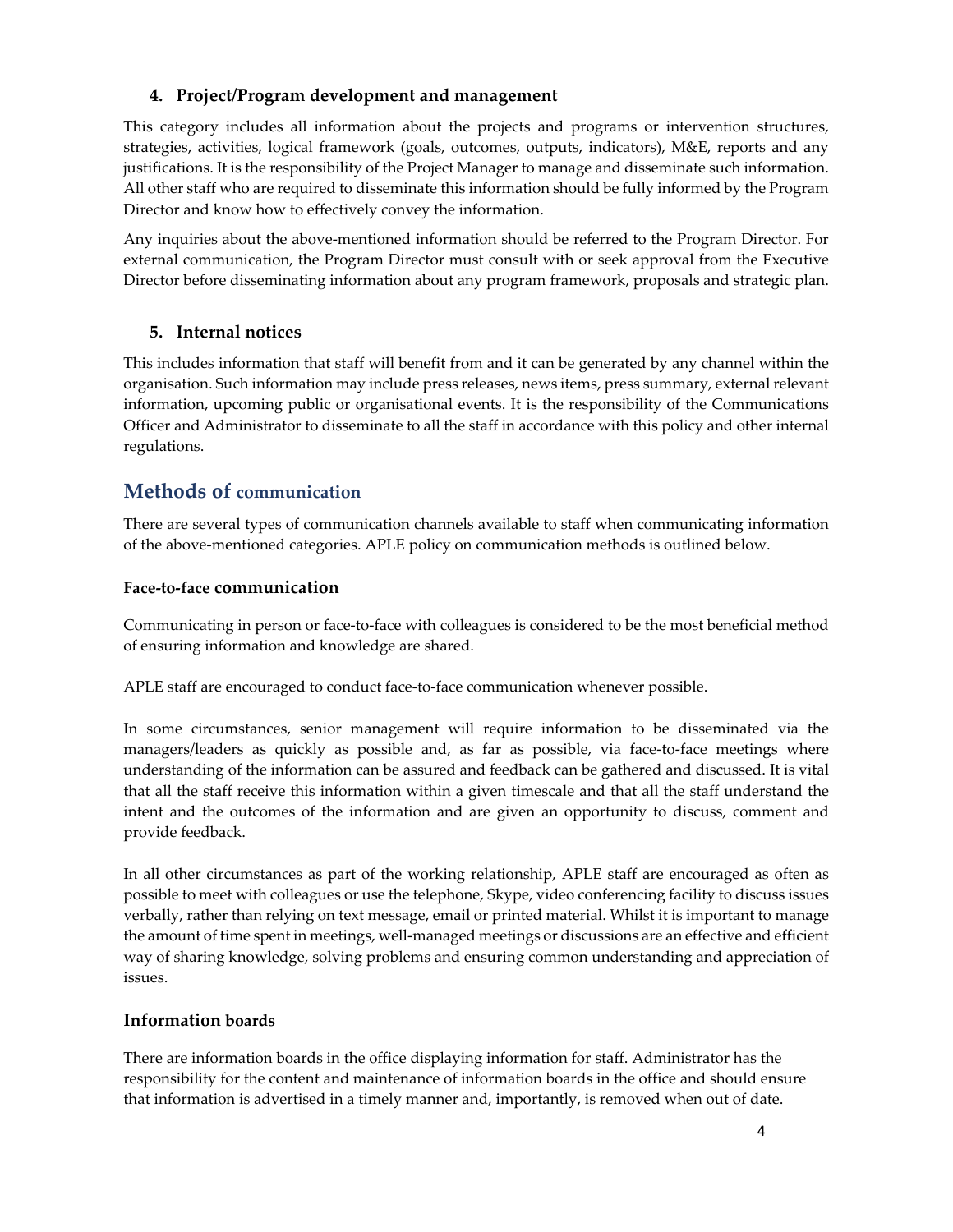#### **Written public communication materials**

**T**hese include the organisation's leaflets, brochures, information cards, booklets, newsletter, research reports, etc. distributed to all staff or displayed in an office for reading.

The Communications officer is responsible for the content of such materials and should ensure these materials are available, accessible and placed in an orderly manner. Staff should be informed of placement of any new items in the office.

Despite their effectiveness in some situations, APLE is conscious of the negative environmental effect of printed publicity and information materials. To this end, any printed written material proposed must be discussed with and approved by the Senior Management Team, and alternative methods used if at all possible. This is particularly important when materials may require to be duplicated in Khmer and English.

Strategic organizational information such as Annual Reports, Impact Reports and other organizational publications, should be disseminated electronically wherever possible to minimize excess resource utilization for printing documents. Small numbers of printed copies may be authorized by the SMT for specific purposes.

## **ELECTRONIC COMMUNICATIONS**

#### **Email**

Email is one of the most common methods of communicating within APLE, however it is often considered to be overused and time-intensive.

APLE staff are required to use APLEs' authorised email account "work email" (example@aplecambodia.org) only when communicating work- related information with other staff and external parties. Work email accounts should not be sued to communicate social or personal information.

Staff are reminded that general email communication remains the subject of the organisation's internal regulations, communication policy, computer use regulations and code of conduct, which provide details of appropriate use, email management, security and confidentiality.

It is the responsibility of the IT staff to create and manage all the email accounts of APLE Cambodia. However, staff should be mindful about password change, email security, spyware, hacking, lost identity, etc. It is required that staff change their email password/keyword twice a month and keep it safe for themselves. Only the Executive Director and IT staff have access to all the APLE email account login details.

Remember that electronic means of communication are not always safe and secure and thus sensitive information should not be transmitted over the Internet. If you can't avoid this means, always make sure your Internet and computer devices used are protected by strong password, anti-virus software, spam filtering tool and firewall.

The ED has the right to screen and monitor individual or all incoming and outgoing work emails to ensure no personal communication is received or delivered on staff's work account and confidential information is communicated rightfully.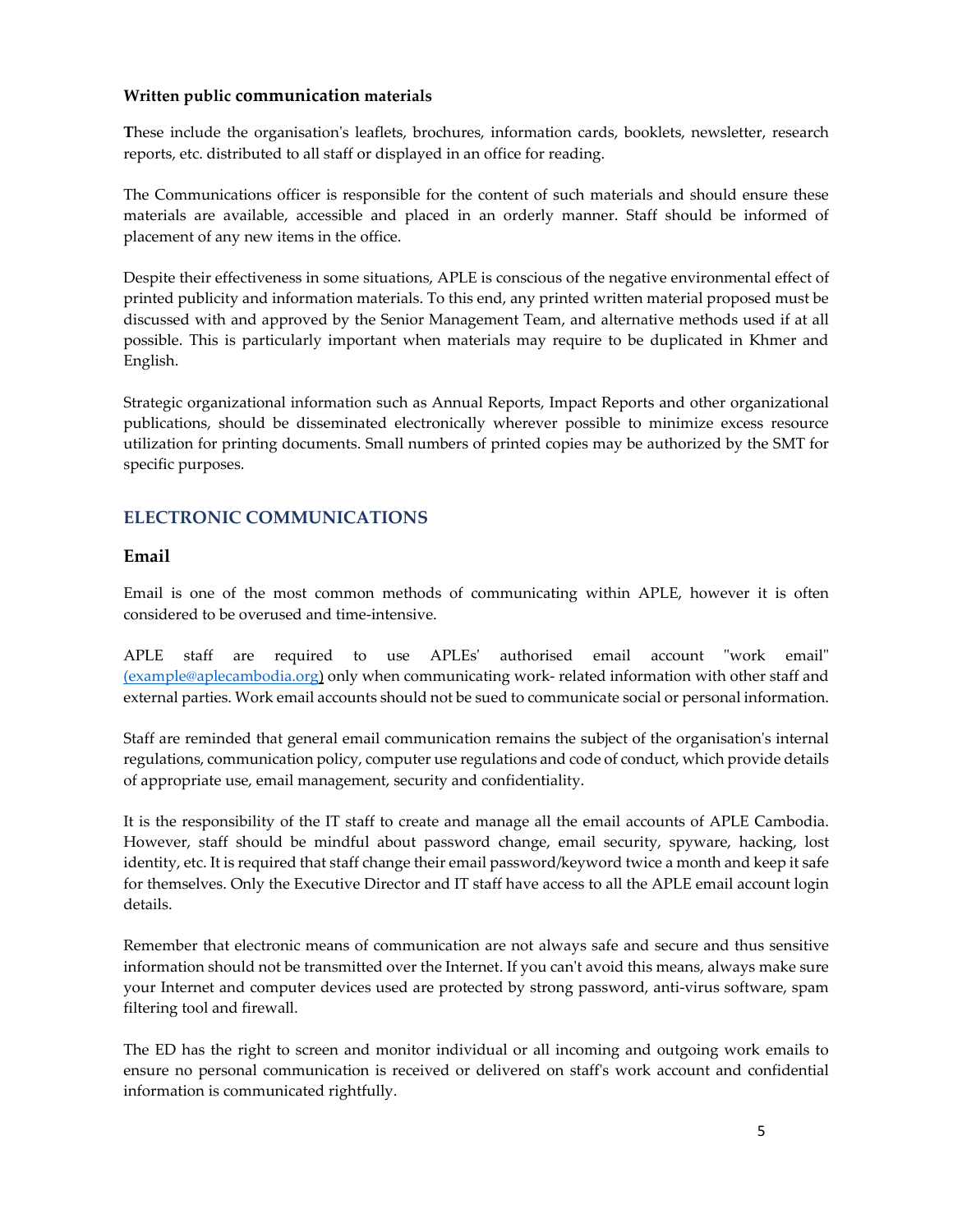For general external communication with APLE Cambodia, a dedicated email account has been created (info@aplecambodia.org} for official use. The Communications Officer maintains and manages this email account to receive and answer incoming emails and to disseminate approved information. General inquiries, media requests, internship/volunteer proposals, service contacts, PayPal notifications etc. are received via this email.

The Communications Officer is responsible for drafting email responses and seeking approval from the Board Chairman, Executive Director or Departmental Managers/Leaders for any information relating to their responsibilities before disseminating. For good practices, the Communications Officer should always verify information he/she holds with the responsible officer before sending out the message.

The Communications Officer will forward any incoming emails that do not fall under his/her expertise or areas of responsibilities timely to the other staff for their response. However, it will be the responsibility of the Communications Officer to follow up with the forwarded emails to ensure there is no delay in responding to the senders.

APLE also operates *report abuse* email (reportabuse@a plecambodia.org) to receive reports from the public concerning suspicious child sexual abuse/exploitation. Hotline Analyst handles this email and ensures that senders are informed of the receipt and reports are disseminated to the right staff for action. Staff receiving reports of child abuse to their email should promptly forward it to reportabuse@aplecambodia.org and contact the Hotline Analyst to inform them of the report.

#### **Website communications**

APLE official website (www.aplecambodia.org) contains information about the organisation, programs, contact, news items, events and links to useful information for staff and the general public.

The Communications Officer is responsible for keeping the website's contents up to date, maintains its quality and accuracy of information, increases traffic, and takes action to ensure it is hack-free. Contents will be drafted by the Communications Officer with information sufficiently and correctly supplied by Department Managers/Leaders, and approved by Executive Director before publishing or disseminating. If possible, drafts should be edited or proofread by an English native speaker.

Should there be any possible hacking notions or technical problems affecting the website, the Communications Officer should promptly bring to the attention of the IT staff or seek immediate action by Executive Director.

APLE does not take any responsibility for contents of any external websites linked to www.aplecambodia.org, but the Communications Officer should diligently evaluate any linked external content and obtain permission before linking or approving linkage.

Child Protection Policy should prevail over all communications via the website or any other social media publicity.

#### **Media communication (including social media)**

The purpose of media communications is to promote APLE Cambodia's mandates, mission and successes, and inform the public about its casework, lessons learnt, case studies, situations, emerging trends, stats, etc. with its local, national and international audiences in the media.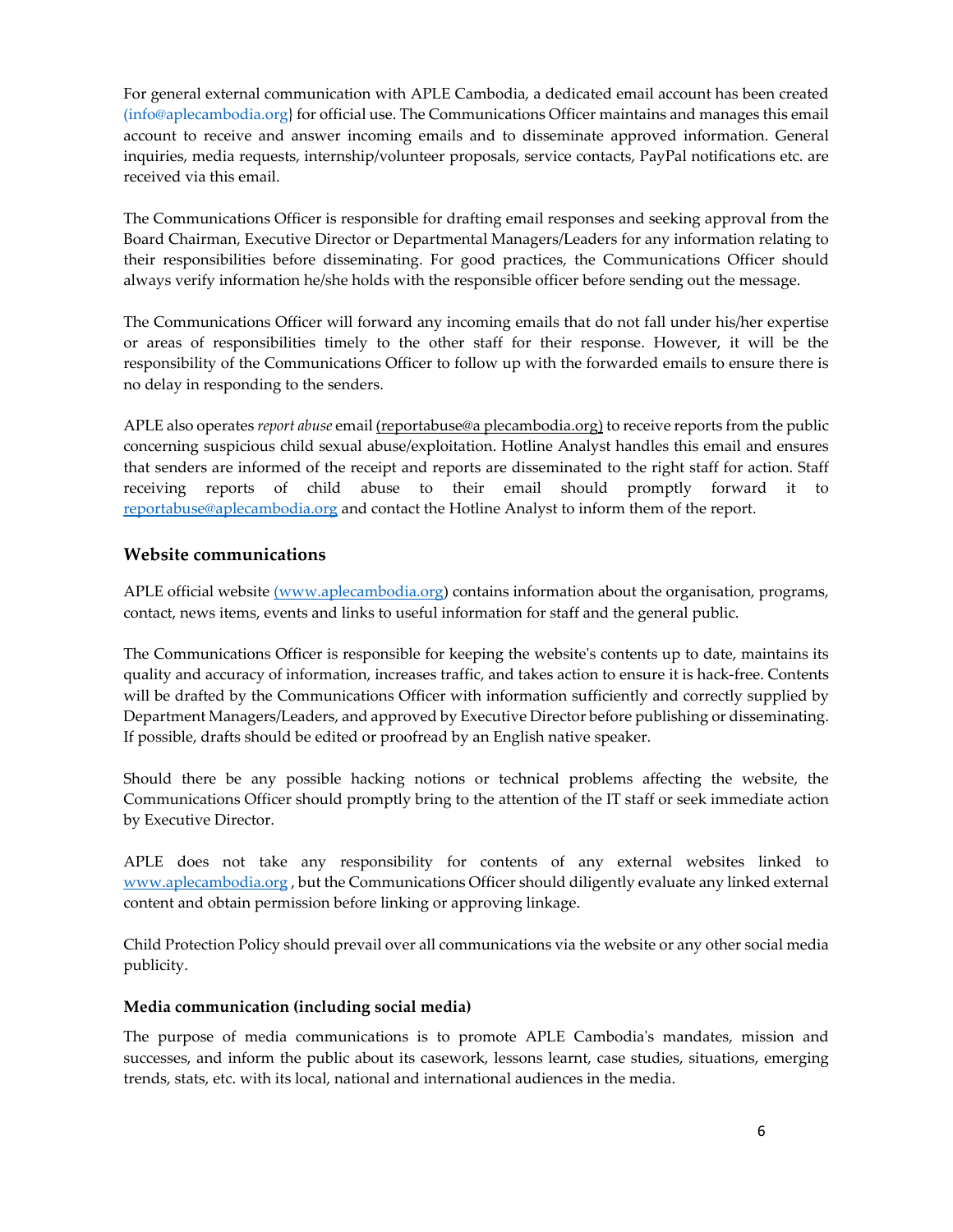All official communication with the media (especially television, radio, newspaper) on behalf of APLE Cambodia shall be coordinated and supported by the Communications Officer with approval of the Executive Director.

Board Chairman and Executive Director shall be the primary official spokespersons for APLE Cambodia. For specific requests and subject matter, Department Managers/Leaders or Communications Officer may be called upon and authorised to interact with the media within their expertise. The Board Chairman and Executive Director will appoint a substitute spokesperson in the event of his/her absence.

The Communications Officer is responsible for drafting and disseminating official press releases as required. Press releases will be disseminated to the approved lists of recipients or journalists only and posted in APLE Cambodia's social media sites.

The Communications Officer is responsible for planning and providing necessary training and support on media communication to APLE staff, to enhance their communications skills.

Any staff member who is contacted by a representative of the media shall refer the requests to the Communications Officer to handle.

#### **Photography**

The use of photographs may be part of media communications. The Communications Officer is responsible for deciding whether photography is needed. Photography may be permissible but the following procedures must be observed:

- a) Anyone may decline an opportunity to be photographed for the media print and/or online materials.
- b) Photographer must obtain consent of the individual participant before shooting and publicising.
- c) Participants must sign a release form giving permission to publish their photograph.
- d) No identifiable information or image of a child victim will be publicized for any purpose (see Child Protection Policy)

#### **Social media**

Social media is an increasingly popular means of communication.

APLE uses the following official social media sites to enhance its worldwide communication by disseminating updates, knowledge, information, expertise, etc. through:

Facebook page: www.facebook.com/aplecambodia.org

Twitter: www.twitter.com/PROTECTCambodia

YouTube: www.youtube.com/apleorg

Mail Chimp: www.mailchimp.com

Others (Google+, RSS, Bing, Linkedin etc)

It is the responsibility of the Communications officer to maintain, update, protect and promote these official APLE social media sites.

Using official APLE social media sites for personal communication is strictly prohibited.

The Communications Officer should use APLE Child Protection Policy, Code of Conduct and personal judgment to handle comments or questions on official social media sites within a reasonable timespan